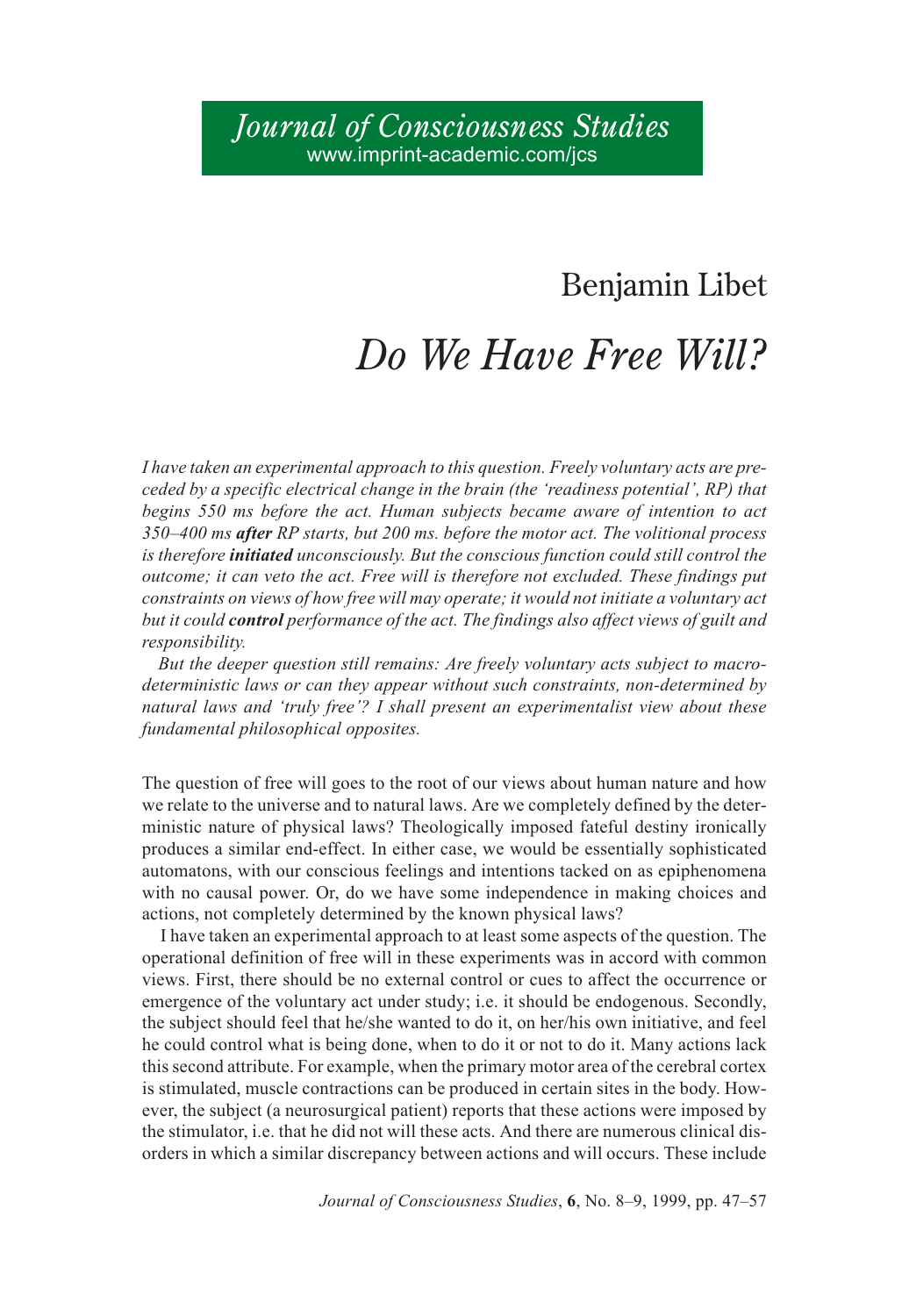

#### *Figure 1*

Readiness potentials (RP) preceding self-initiated voluntary acts. Each horizontal row is the computer-averaged potential for 40 trials, recorded by a DC system with an active electrode on the scalp, either at the midline-vertex  $(C_z)$  or on the left side (contralateral to the performing right hand) approximately over the motor/premotor cortical area that controls the hand  $(C<sub>c</sub>)$ .

When every self-initiated quick flexion of the right hand (fingers or wrist) in the series of 40 trials was (reported as having been) subjectively experienced to originate spontaneously and with no preplanning by the subject, RPs labelled type II were found in association. (Arrowheads labelled MN indicate onset of the 'main negative' phase of the vertex recorded type II RPs in this figure; see Libet *et al.* 1982. Onsets were also measured for 90% of the total area of RP). When an awareness of a general intention or preplanning to act some time within the next second or so was reported to have occurred before some of the 40 acts in the series, type I RPs were recorded (Libet *et al.*, 1982). In the last column, labelled S, a near-threshold skin stimulus was applied in each of the 40 trials at a randomized time unknown to the subject, with no motor act performed; the subject was asked to recall and report the time when he became aware of each stimulus in the same way he reported the time of awareness of wanting to move in the case of self-initiated motor acts.

The solid vertical line through each column represents 0 time, at which the electromyogram (EMG) of the activated muscle begins in the case of RP series, or at which the stimulus was actually delivered in the case of S series. The dashed horizontal line represents the DC baseline drift.

For subject S.S., the first RP (type I) was recorded before the instruction 'to let the urge come on its own, spontaneously' was introduced; the second RP (type II) was obtained after giving this instruction in the same session as the first. For subjects G.L., S.B. and B.D., this instruction was given at the start of all sessions. Nevertheless, each of these subjects reported some experiences of loose preplanning in some of the 40-trial series; those series exhibited type I RPs rather than type II. Note that the slow negative shift in scalp potential that precedes EMGs of self-initiated acts (RP) does not precede the skin stimulus in S series. However, evoked potentials following the stimulus are seen regularly to exhibit a large positive component with a peak close to  $+300$  ms. (arrow indicates this time); this P300 event-related potential had been shown by others to be associated with decisions about uncertain events (in this case, the time of the randomly delivered stimulus), and it also indicates that the subject is attending well to the experimental conditions.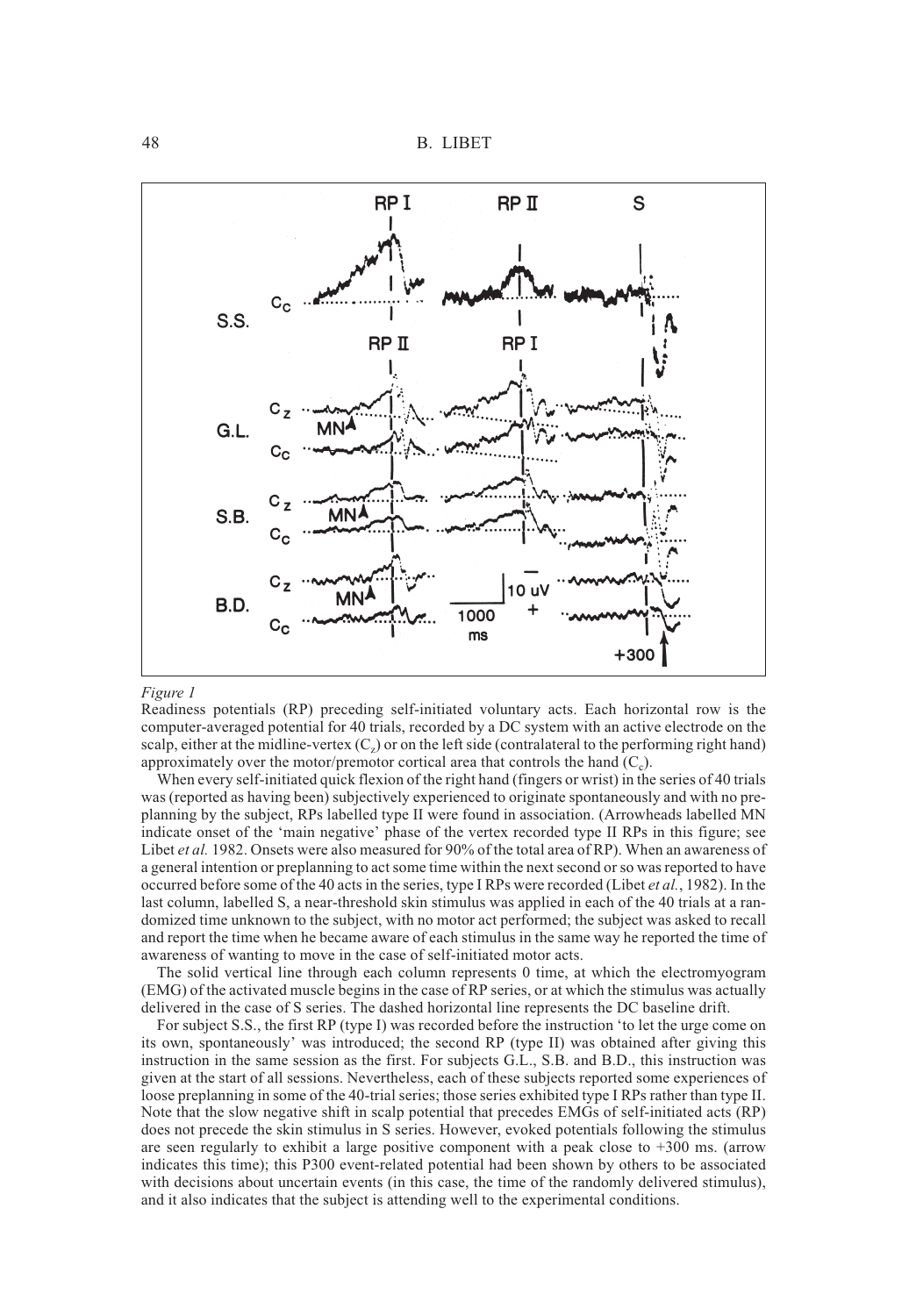the involuntary actions in cerebral palsy, Parkinsonism, Huntington's chorea, Tourette's syndrome and even obsessive compulsions to act. A striking example is the 'alien hand syndrome'. Patients with a lesion in a fronto-medial portion of premotor area may find that the hand and arm on the affected side performs curious purposeful actions, such as undoing a buttoned shirt when the subject is trying to button it up; all this occurs without or even against the subject's intention and will. (Cf. Spence  $\&$ Frith, 1999, p. 23.)

#### **Timing of Brain Processes and Conscious Will**

Performance of 'self-paced' voluntary acts had, surprisingly, been found to be preceded by a slow electrical change recordable on the scalp at the vertex (Kornhuber  $\&$ Deecke, 1965). The onset of this electrical indication of certain brain activities preceded the actual movement by up to 1 sec or more. It was termed the 'Bereitschaftpotential' or 'readiness potential' (RP). To obtain the RP required averaging the recordings in many self-paced acts. Subjects were therefore asked to perform their acts within time intervals of 30 sec. to make the total study manageable. In our experiments, however, we removed this constraint on freedom of action; subjects performed a simple flick or flexion of the wrist at any time they felt the urge or wish to do so. These voluntary acts were to be performed capriciously, free of any external limitations or restrictions (Libet *et al.*, 1982). RPs in these acts began with onsets averaging 550 msec. before activation of the involved muscle (fig. 1).

The brain was evidently beginning the volitional process in this voluntary act well before the activation of the muscle that produced the movement. My question then became: *when* does the *conscious* wish or intention (to perform the act) appear? In the traditional view of conscious will and free will, one would expect conscious will to appear before, or at the onset, of the RP, and thus command the brain to perform the intended act. But an appearance of conscious will 550 msec. or more before the act seemed intuitively unlikely. It was clearly important to establish the time of the conscious will relative to the onset of the brain process (RP); if conscious will were to *follow* the onset of RP, that would have a fundamental impact on how we could view free will.

To establish this temporal relation required a method for measuring the time of appearance of the conscious will in each such act. Initially, that seemed to me an impossible goal. But after some time it occurred to me to try having the subject report a 'clock-time' at which he/she was *first aware* of the wish or urge to act (fig. 2) (Libet *et al.*, 1983a). The clock had to be much faster than the usual clock, in order to accommodate time differences in the hundreds of msec. For our clock, the spot of light of a cathode ray oscilloscope was made to revolve around the face of the scope like the sweep-second hand of an ordinary clock, but at a speed approximately 25 times as fast. Each of the marked off 'seconds' around the periphery was thus equivalent to about 40 msec. When we tried out this method we were actually surprised to find that each subject reported times for *first awareness of wish to act* (W) with a reliability of 20 msec., for each group of 40 such trials. A test for the accuracy of such reports was also encouraging. In this, the subject remained relaxed and did *not* perform any voluntary act. Instead, a weak electrical stimulus was delivered to the skin of the same hand. The stimulus was applied at random times in the different trials. The experi-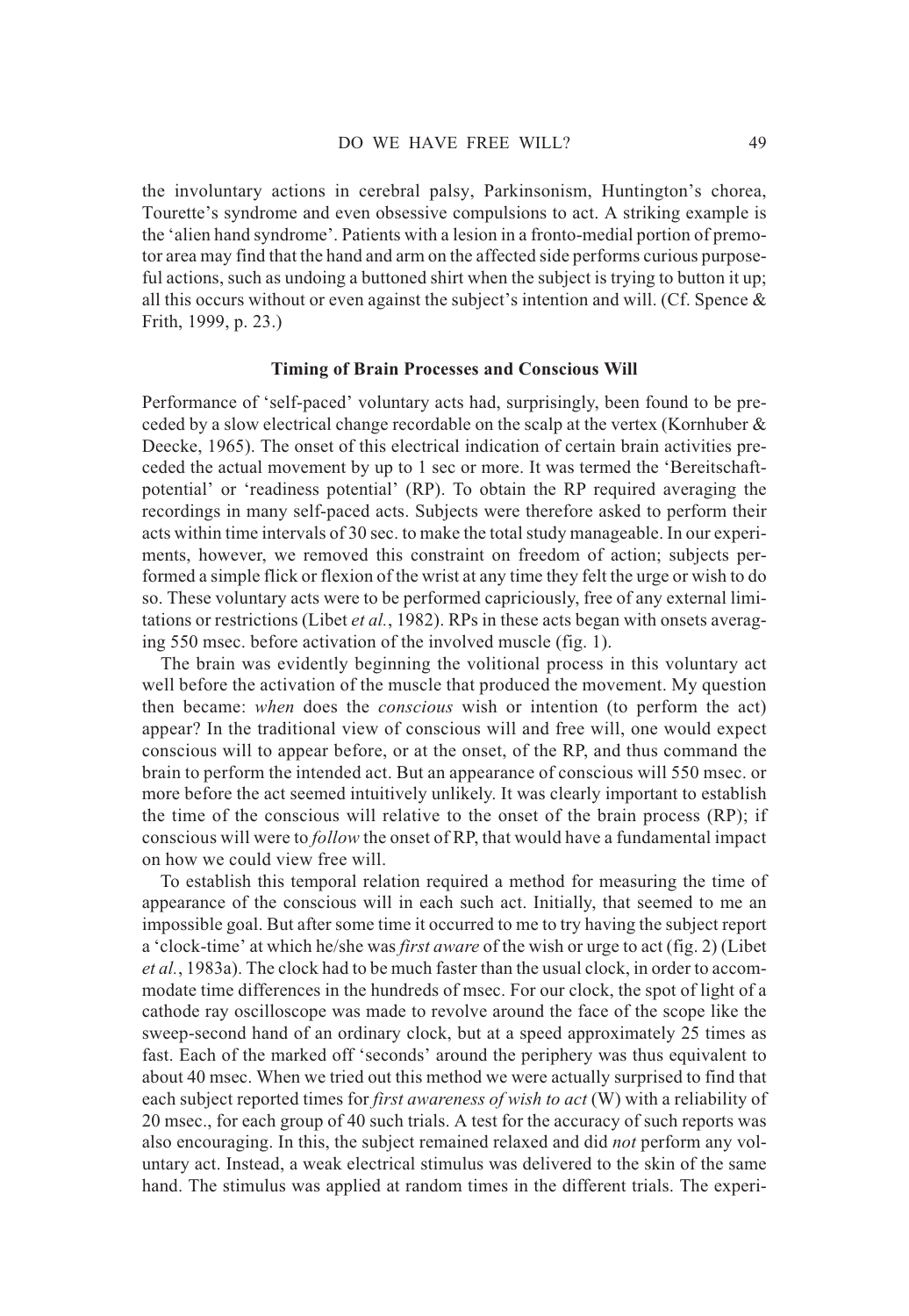

#### *Figure 2*

Oscilloscope 'clock'. Spot of light revolves around periphery of screen, once in 2.56 sec. (instead of 60 sec. for a sweep-second hand of a regular clock). Each marked off 'second' (in the total of 60 markings) represents 43 msec. of actual time here. The subject holds his gaze to the centre of the screen. For each performed quick flexion of the wrist, at any freely chosen time, the subject was asked to note the position of the clock spot when he/she first became aware of the wish or intention to act. This associated clock time is reported by the subject later, after the trial is completed.

mental observers knew the actual time for each stimulus. The subject did not know this actual time but was asked to report the clock-time at which he felt each such stimulus. Subjects accomplished this with an error of only –50 msec.

#### *The experiment*

In the actual experiment, then, each RP was obtained from an averaged electrical recording in 40 trials. In each of these trials the subject performed the sudden flick of the wrist whenever he/she freely wanted to do so. After each of these trials, the subject reported W, the clock-time associated with the first awareness of the wish to move (Libet *et al*., 1983a).

# *Brain initiates voluntary act unconsciously*

The results of many such groups of trials are diagrammed in fig. 3. For groups in which all the voluntary acts were freely spontaneous, with no reports of rough preplanning of when to act, the onset of RP averaged –550 msec. (before the muscle was activated). The W times for first awareness of wish to act averaged about –200 msec.,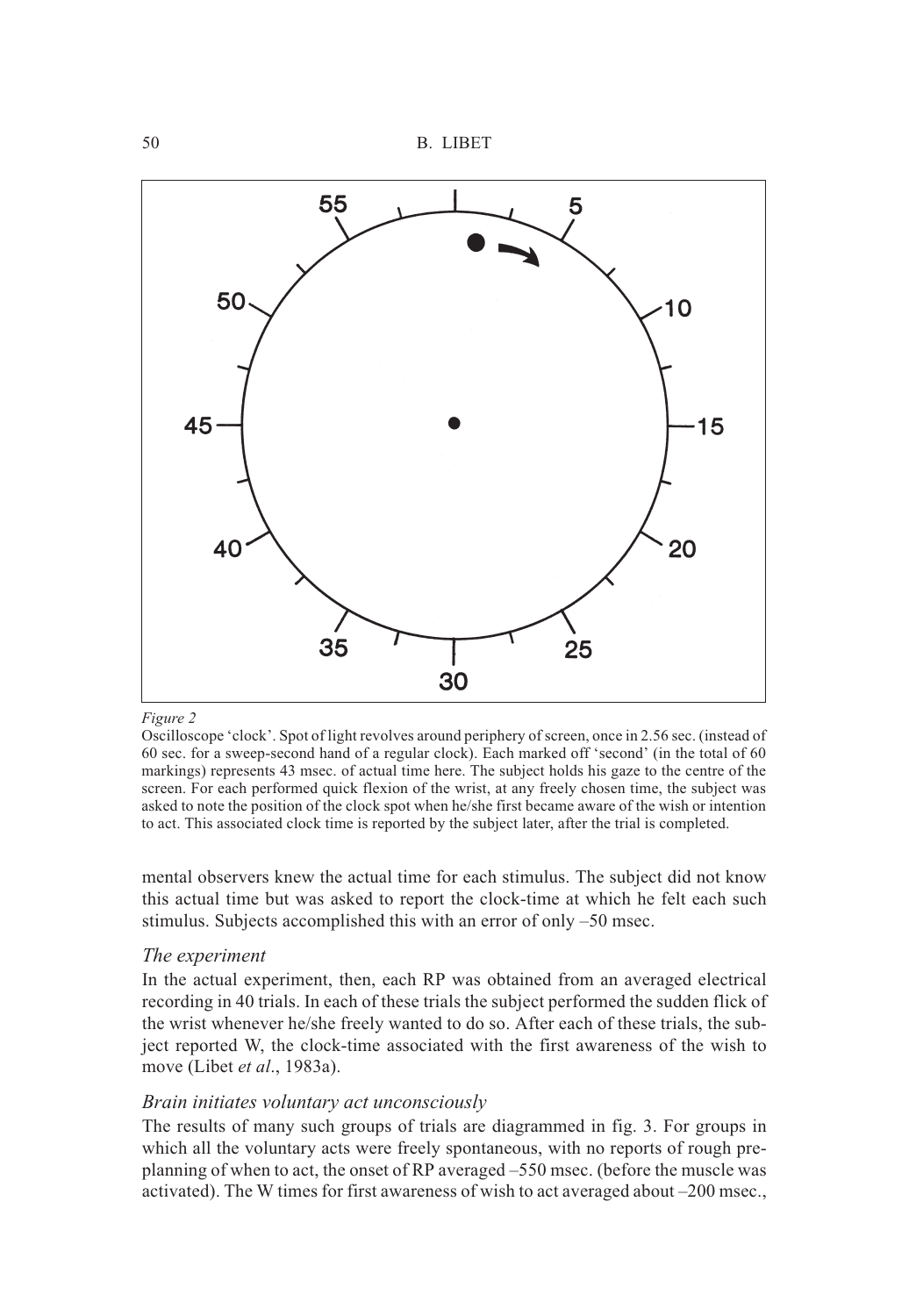

#### *Figure 3*

Diagram of sequence of events, cerebral and subjective, that precede a fully self-initiated voluntary act. Relative to 0 time, detected in the electromyogram (EMG) of the suddenly activated muscle, the readiness potential (RP)(an indicator of related cerebral neuronal activities) begins first, at about –1050 ms. when some pre-planning is reported (RP I) or about –550 ms. with spontaneous acts lacking immediate pre planning (RP II). Subjective awareness of the wish to move (W) appears at about –200 ms., some 350 ms. after onset even of RP II; however, W does appear well before the act (EMG). Subjective timings reported for awareness of the randomly delivered S (skin) stimulus average about –50 ms. relative to actual delivery time. (From Libet, 1989.)

for all groups. This value was the same even when subjects reported having preplanned roughly when to act! If we correct W for the –50 msec. error in the subjects' reports of timings of the skin stimuli, we have an average corrected W of about –150 msec. Clearly, the brain process (RP) to prepare for this voluntary act began about 400 msec. before the appearance of the conscious will to act (W). This relationship was true for every group of 40 trials and in every one of the nine subjects studied. It should also be noted that the actual difference in times is probably greater than the 400 msec; the actual initiating process in the brain probably starts before our recorded RP, in an unknown area that then activates the supplementary motor area in the cerebral cortex. The supplementary motor area is located in the midline near the vertex and is thought to be the source of our recorded RP.

#### **Any Role for Conscious Will?**

The initiation of the freely voluntary act appears to begin in the brain unconsciously, well before the person consciously knows he wants to act! Is there, then, any role for conscious will in the performance of a voluntary act? (see Libet, 1985). To answer this it must be recognized that conscious will (W) does appear about 150 msec. before the muscle is activated, even though it follows onset of the RP. An interval of 150 msec. would allow enough time in which the conscious function might affect the final outcome of the volitional process. (Actually, only 100 msec. is available for any such effect. The final 50 msec. before the muscle is activated is the time for the primary motor cortex to activate the spinal motor nerve cells. During this time the act goes to completion with no possibility of stopping it by the rest of the cerebral cortex.)

Potentially available to the conscious function is the possibility of stopping or vetoing the final progress of the volitional process, so that no actual muscle action ensues. *Conscious-will could thus affect the outcome* of the volitional process even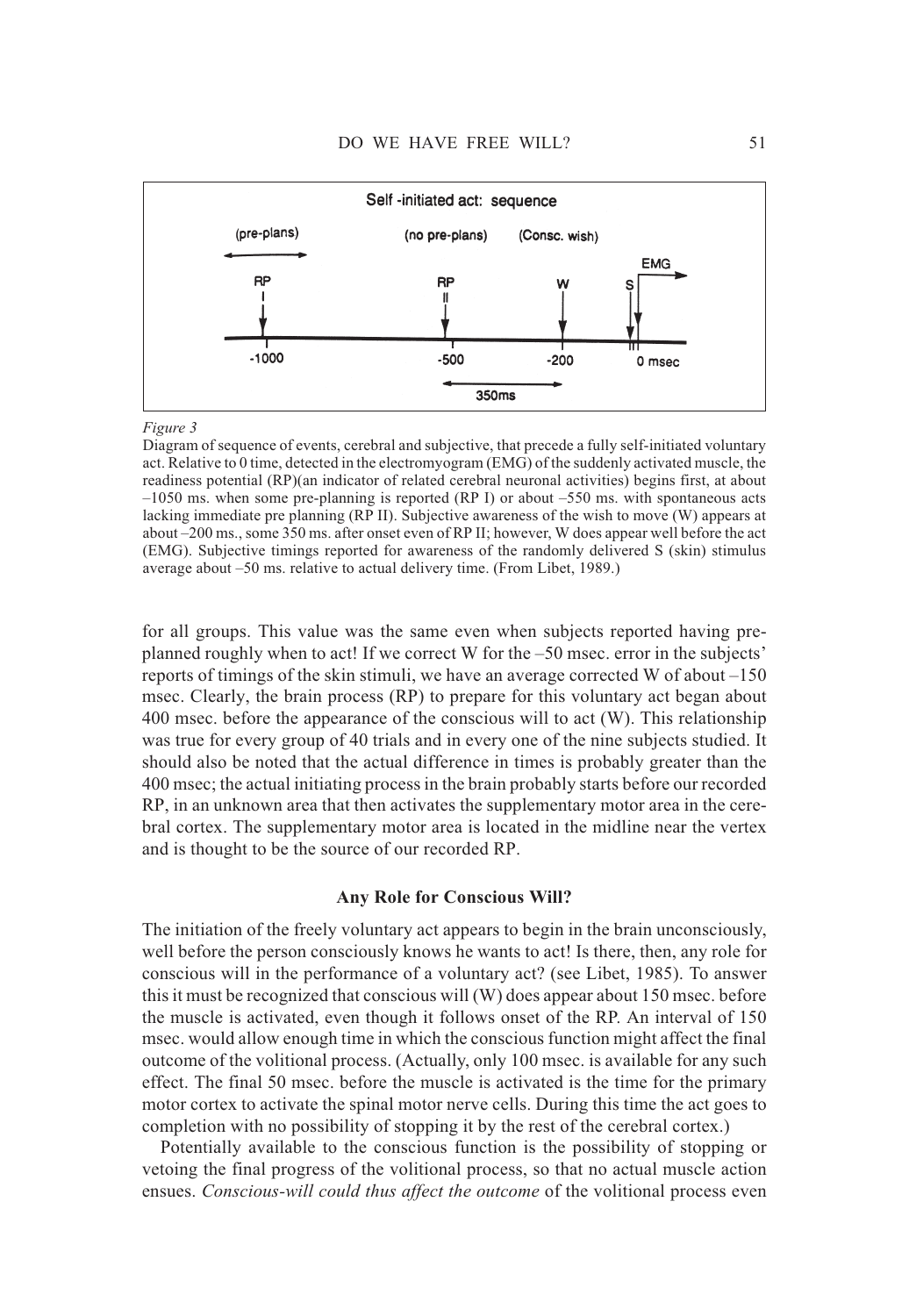though the latter was initiated by unconscious cerebral processes. Conscious-will might block or veto the process, so that no act occurs.

The existence of a veto possibility is not in doubt. The subjects in our experiments at times reported that a conscious wish or urge to act appeared but that they suppressed or vetoed that. In the absence of the muscle's electrical signal when being activated, there was no trigger to initiate the computer's recording of any RP that may have preceded the veto; thus, there were no *recorded* RPs with a vetoed intention to act. We were, however, able to show that subjects could veto an act planned for performance at a pre-arranged time. They were able to exert the veto within the interval of 100 to 200 msec. before the pre-set time to act (Libet *et al*., 1983b). A large RP preceded the veto, signifying that the subject was indeed *preparing* to act, even though the action was aborted by the subject. All of us, not just experimental subjects, have experienced our vetoing a spontaneous urge to perform some act. This often occurs when the urge to act involves some socially unacceptable consequence, like an urge to shout some obscenity at the professor. (Incidentally, in the disorder called Tourette's syndrome, subjects do spontaneously shout obscenities. These acts should not be regarded as freely voluntary. No RP appears before such an act. A quick reaction to an unwarned stimulus also lacks a preceding RP, and it is not a freely voluntary act.)

Another hypothetical function for conscious will could be to serve as a 'trigger' that is required to enable the volitional process to proceed to final action. However, there is no evidence for this, such as there is for a veto function, and the 'trigger' possibility also seems unlikely on other grounds. For example, voluntary acts that become somewhat 'automatic' can be performed with no reportable conscious wish to do so; the RP is rather minimal in amplitude and duration before such automatic acts. Automatic acts clearly go to completion without any conscious trigger available.

# *Does the conscious veto have a preceding unconscious origin?*

One should, at this point, consider the possibility that the conscious veto itself may have its origin in preceding unconscious processes, just as is the case for the development and appearance of the conscious will. If the veto itself were to be initiated and developed unconsciously, the choice to veto would then become an unconscious choice of which we *become* conscious, rather than a consciously causal event. Our own previous evidence had shown that the brain 'produces' an awareness of something only after about a 0.5 sec. period of appropriate neuronal activations (see reviews by Libet, 1993; 1996).

Some have proposed that even an unconscious initiation of a veto choice would nevertheless be a genuine choice made by the individual and could still be viewed as a free will process (e.g. Velmans, 1991). I find such a proposed view of free will to be unacceptable. In such a view, the individual would not consciously control his actions; he would only become aware of an unconsciously initiated choice. He would have no direct conscious control over the nature of any preceding unconscious processes. But, a free will process implies one could be held consciously responsible for one's choice to act or not to act. We do not hold people responsible for actions performed unconsciously, without the possibility of conscious control. For example, actions by a person during a psychomotor epileptic seizure, or by one with Tourette's syndrome, etc., are not regarded as actions of free will. Why then should an act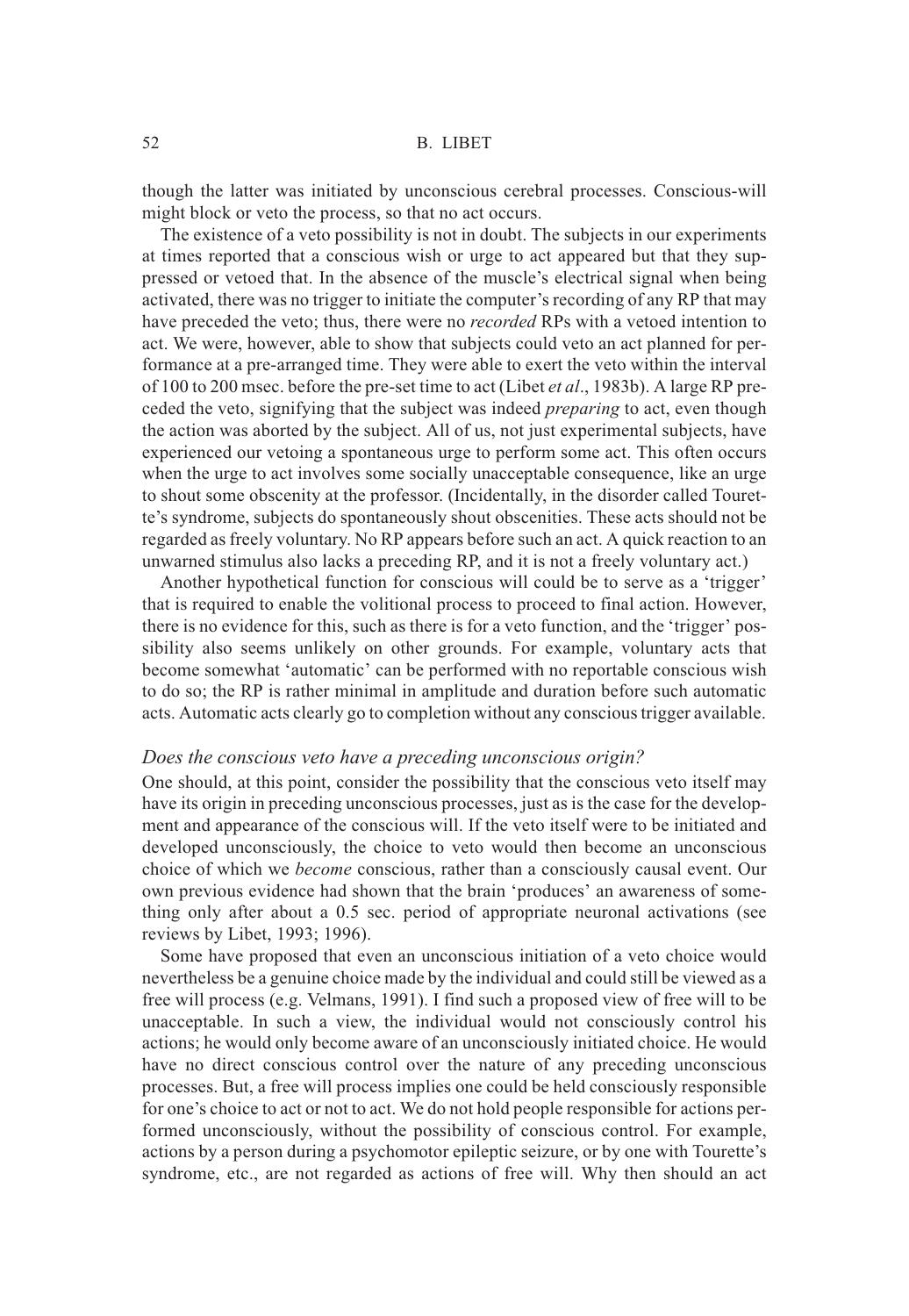unconsciously developed by a normal individual, a process over which he also has no conscious control, be regarded as an act of free will?

I propose, instead, that the conscious veto may *not* require or be the direct result of preceding unconscious processes. The conscious veto is a *control* function, different from simply becoming aware of the wish to act. There is no logical imperative in any mind–brain theory, even identity theory, that requires specific neural activity to precede and determine the nature of a conscious control function. And, there is no experimental evidence against the possibility that the control process may appear without development by prior unconscious processes.

Admittedly, to be conscious of the decision to veto does mean one is aware of the event. How may one reconcile this with my proposal? Perhaps we should re-visit the concept of awareness, its relation to the content of awareness, and the cerebral processes that develop both awareness and its contents. Our own previous studies have indicated that *awareness* is a unique phenomenon in itself, distinguished from the contents of which one may become aware. For example, awareness of a sensory stimulus can require similar durations of stimulus trains for somatosensory cortex and for medial lemniscus. But the *content* of those awarenesses in these two cases is different, in the subjective timings of sensations (Libet *et al.*, 1979). The content of an unconscious mental process (e.g. correct detection of a signal in the brain *without any awareness* of the signal) may be the same as the content *with awareness* of the signal. But to become aware of that same content required that stimulus duration be increased by about 400 msec. (see Libet *et al.*, 1991).

In an endogenous, freely voluntary act, awareness of the intention to act is delayed for about 400 msec. after brain processes initiate the process unconsciously (Libet *et al*., 1983a; Libet, 1985). Awareness developed here may be thought of as applying to the whole volitional process; that would include the content of the conscious urge to act and the content of factors that may affect a conscious veto. One need not think of awareness of an event as restricted to one detailed item of content in the whole event.

The possibility is not excluded that factors, on which the decision to veto (control) is *based*, do develop by unconscious processes that precede the veto. However, the *conscious decision to veto* could still be made without direct specification for that decision by the preceding unconscious processes. That is, one could consciously accept or reject the programme offered up by the whole array of preceding brain processes. The *awareness* of the decision to veto could be thought to require preceding unconscious processes, but the *content* of that awareness (the actual decision to veto) is a separate feature that need not have the same requirement.

#### **What Significance Do Our Findings Have for Voluntary Acts In General?**

Can we assume that voluntary acts other than the simple one studied by us also have the same temporal relations between unconscious brain processes and the appearance of the conscious wish/will to act? It is common in scientific researches to be limited technically to studying a process in a simple system; and then to find that the fundamental behaviour discovered with the simple system does indeed represent a phenomenon that appears or governs in other related and more complicated systems. For example, the charge on a single electron was measured by Milliken in one isolated system, but it is valid for electrons in all systems. It should also be noted that RPs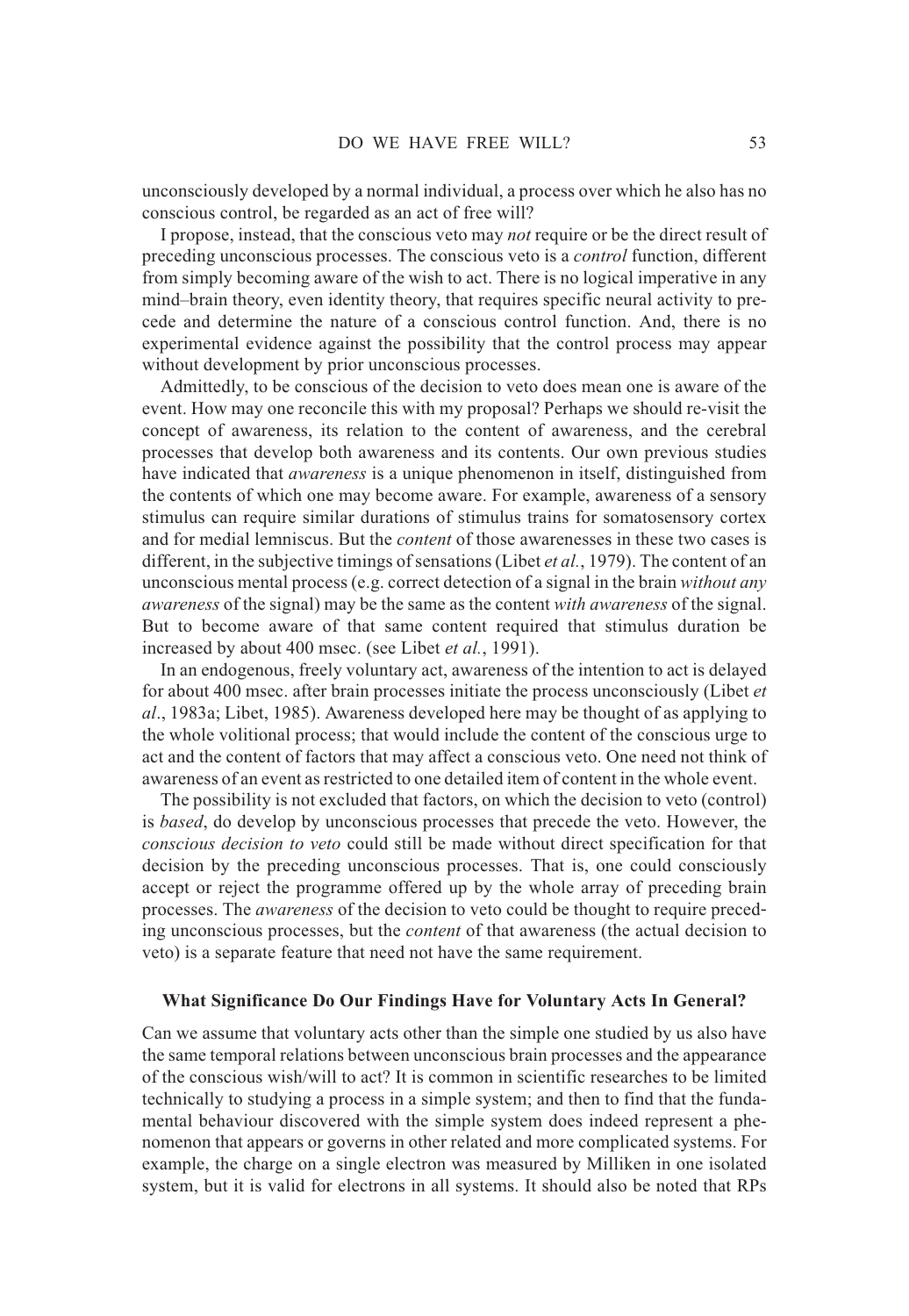# 54 B. LIBET

have been found by other investigators to precede other more complex volitional acts, such as beginning to speak or to write; they did not, however, study the time of appearance of the conscious wish to begin such acts. We may, therefore, allow ourselves to consider what general implications may follow from our experimental findings, while recognizing that an extrapolation to encompass voluntary acts in general has been adopted.

We should also distinguish between *deliberations* about what choice of action to adopt (including pre-planning of when to act on such a choice) and the final intention actually 'to act now'. One may, after all, deliberate all day about a choice but never act; there is *no voluntary act* in that case. In our experimental studies we found that in some trials subjects engaged in some conscious pre-planning of roughly when to act (in the next second or so). But even in those cases, the subjects reported times of the conscious wish to actually act to be about –200 msec.; this value was very close to the values reported for fully spontaneous voluntary acts with no pre-planning. The onset of the unconscious brain process (RP) for preparing to act was well before the final conscious intention 'to act now' in all cases. These findings indicated that the sequence of the volitional processes 'to act now' may apply to all volitional acts, regardless of their spontaneity or prior history of conscious deliberations.

# **Ethical Implications of How Free Will Operates**

The role of conscious free will would be, then, not to initiate a voluntary act, but rather to *control* whether the act takes place. We may view the unconscious initiatives for voluntary actions as 'bubbling up' in the brain. The conscious-will then selects which of these initiatives may go forward to an action or which ones to veto and abort, with no act appearing.

This kind of role for free will is actually in accord with religious and ethical strictures. These commonly advocate that you 'control yourself'. Most of the Ten Commandments are 'do not' orders.

How do our findings relate to the questions of when one may be regarded as guilty or sinful, in various religious and philosophical systems. If one experiences a conscious wish or urge to perform a socially unacceptable act, should that be regarded as a sinful event even if the urge has been vetoed and no act has occurred? Some religious systems answer 'yes'. President Jimmy Carter admitted to having had urges to perform a lustful act. Although he did not act, he apparently still felt sinful for having experienced a lustful urge.<sup>1</sup> But any such urges would be initiated and developed in the brain unconsciously, according to our findings. The mere appearance of an intention to act could not be controlled consciously; only its final consummation in a motor act could be consciously controlled. Therefore, a religious system that castigates an individual for simply having a mental intention or impulse to do something unacceptable, even when this is not acted out, would create a physiologically insurmountable moral and psychological difficulty.

<sup>[1]</sup> President Carter was drawing on a Christian tradition deriving from the following two verses in the 'Sermon on the Mount': '[Jesus said], "Ye have heard that it was said by them of old time, Thou shalt not commit adultery: But I say unto you, That whosoever looketh on a woman to lust after her hath committed adultery with her already in his heart"' (*Matthew*, 5.27–8).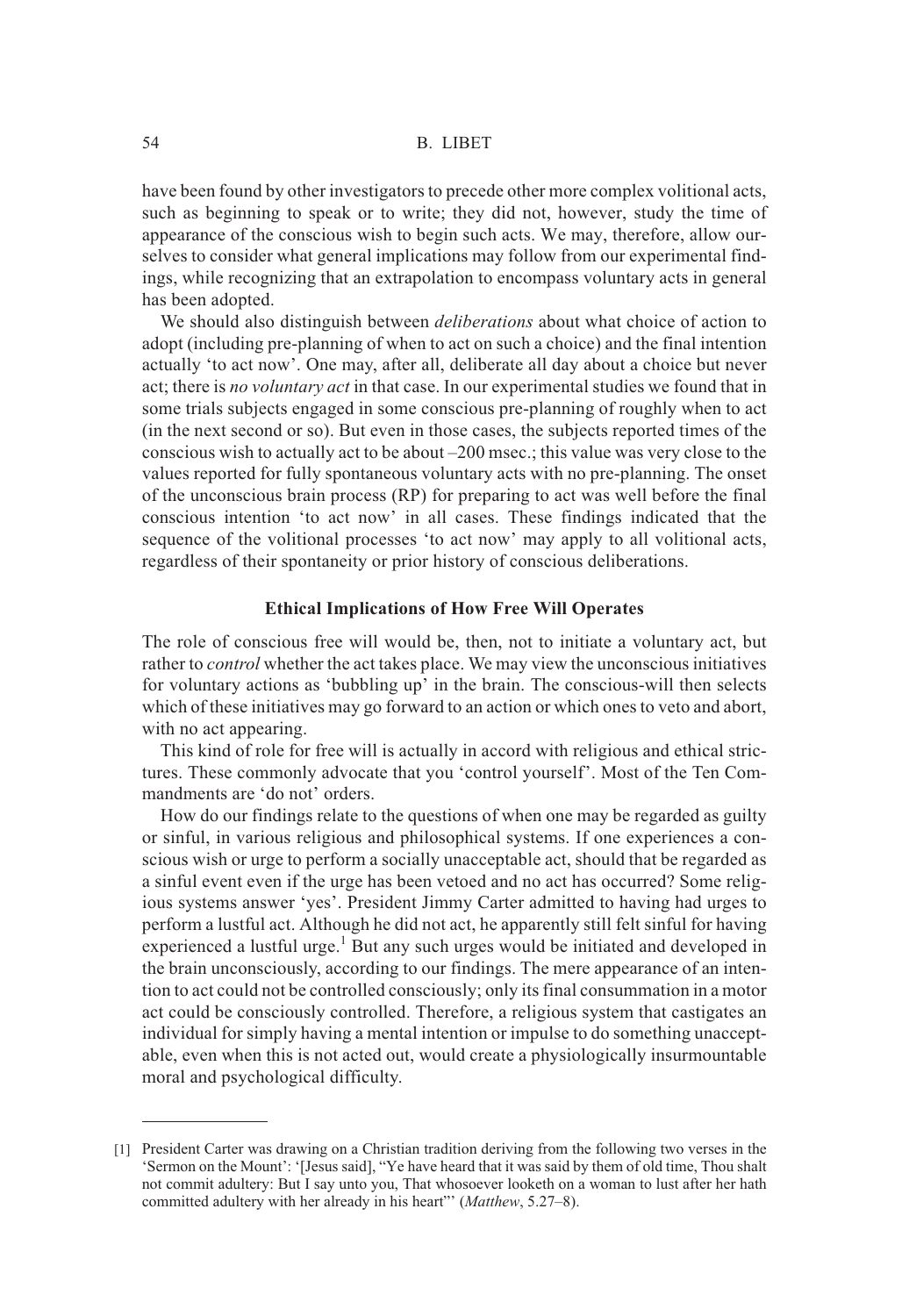Indeed, insistence on regarding an unacceptable urge to act as sinful, even when no act ensues, would make virtually all individuals sinners. In that sense such a view could provide a physiological basis for 'original sin'! Of course, the concept of 'original sin' can be based on other views of what is regarded as sinful.

Ethical systems deal with moral codes or conventions that govern how one behaves toward or interacts with other individuals; they are presumably dealing with actions, not simply with urges or intentions. Only a motor act by one person can directly impinge on the welfare of another. Since it is the performance of an act that can be consciously controlled, it should be legitimate to hold individuals guilty of and responsible for their acts.

# **Determinism and Free Will**

There remains a deeper question about free will that the foregoing considerations have not addressed. What we have achieved experimentally is some knowledge of how free will may operate. But we have not answered the question of whether our consciously willed acts are fully determined by natural laws that govern the activities of nerve cells in the brain, or whether acts and the conscious decisions to perform them can proceed to some degree independently of natural determinism. The first of these options would make free will illusory. The conscious feeling of exerting one's will would then be regarded as an epiphenomenon, simply a by-product of the brain's activities but with no causal powers of its own.

First, it may be pointed out that free choices or acts are *not predictable*, even if they should be completely determined. The 'uncertainty principle' of Heisenberg precludes our having a complete knowledge of the underlying molecular activities. Quantum mechanics forces us to deal with probabilities rather than with certainties of events. And, in chaos theory, a random event may shift the behaviour of a whole system, in a way that was not predictable. However, even if events are not predictable in practice, they might nevertheless be in accord with natural laws and therefore determined.

Let us re-phrase our basic question as follows: *Must* we accept determinism? Is non-determinism a viable option? We should recognize that both of these alternative views (natural law determinism vs. non-determinism) are unproven theories, i.e. unproven in relation to the existence of free will. Determinism has on the whole, worked well for the physical observable world. That has led many scientists and philosophers to regard any deviation from determinism as absurd and witless, and unworthy of consideration. But there has been no evidence, or even a proposed experimental test design, that definitively or convincingly demonstrates the validity of natural law determinism as the mediator or instrument of free will.

There is an unexplained gap between the category of physical phenomena and the category of subjective phenomena. As far back as Leibniz it was pointed out that if one looked into the brain with a full knowledge of its physical makeup and nerve cell activities, one would see nothing that describes subjective experience. The whole foundation of our own experimental studies of the physiology of conscious experience (beginning in the late 1950s) was that externally observable and manipulable brain processes and the related reportable subjective introspective experiences must be studied simultaneously, as independent categories, to understand their relationship. The assumption that a deterministic nature of the physically observable world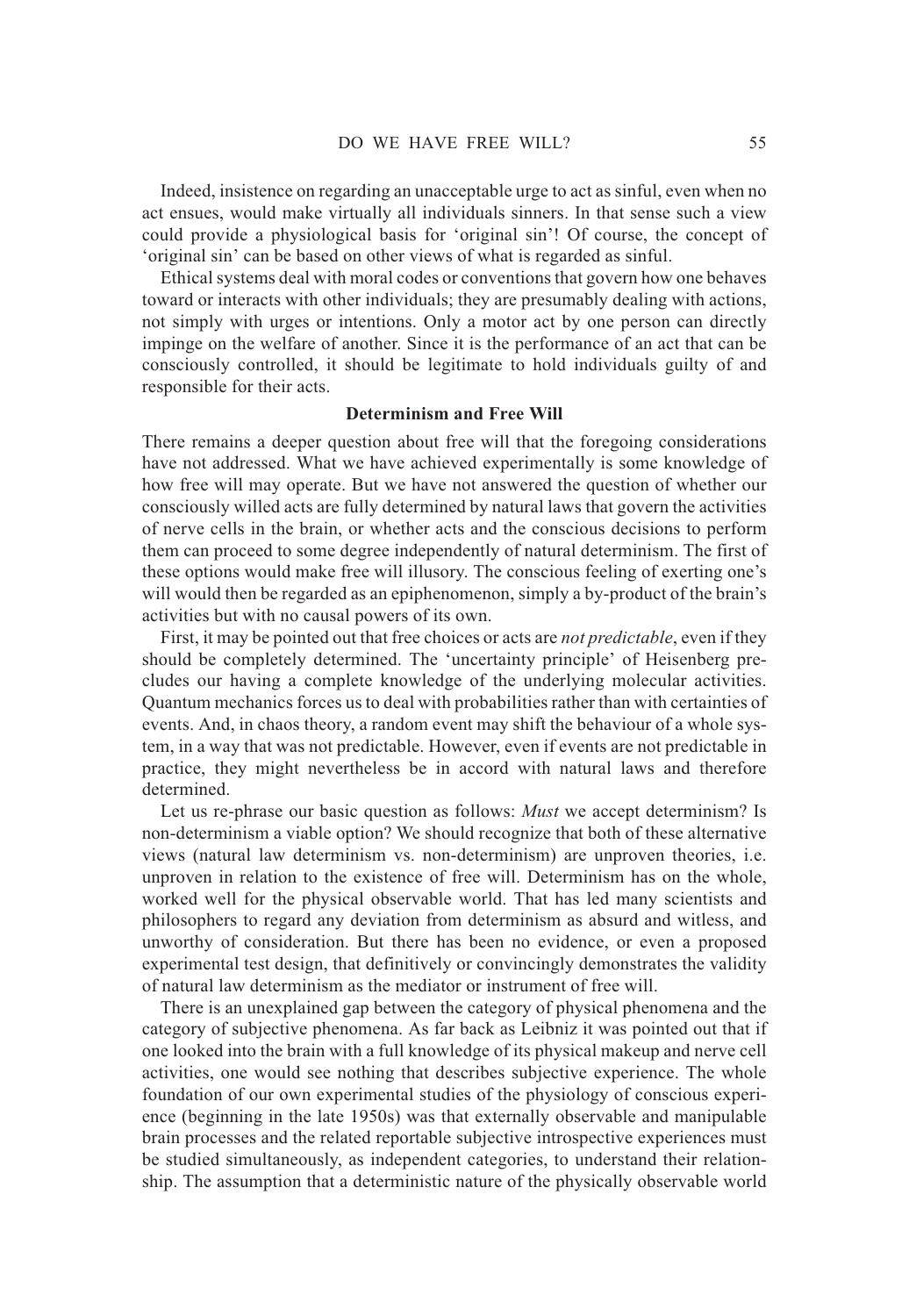(to the extent that may be true) can account for subjective conscious functions and events is a speculative *belief*, not a scientifically proven proposition.

Non-determinism, the view that conscious-will may, at times, exert effects not in accord with known physical laws, is of course also a non-proven speculative belief. The view that conscious will can affect brain function in violation of known physical laws, takes two forms. In one it is held that the violations are not detectable, because the actions of the mind may be at a level below that of the uncertainty allowed by quantum mechanics. (Whether this last proviso can in fact be tenable is a matter yet to be resolved). This view would thus allow for a non-deterministic free will without a perceptible violation of physical laws. In a second view it may be held that violations of known physical laws are large enough to be detectable, at least in principle. But, it can be argued, detectability in actual practice may be impossible. That difficulty for detection would be especially true if the conscious will is able to exert its influence by minimal actions at relatively few nerve elements; these actions could serve as triggers for amplified nerve cell patterns of activity in the brain. In any case, we do not have a scientific answer to the question of which theory (determinism or non-determinism) may describe the nature of free will.

However, we must recognize that the almost universal experience that we can act with a free, independent choice provides a kind of *prima facie* evidence that conscious mental processes can causatively control some brain processes (Libet, 1994). A*s* an experimental scientist, this creates more difficulty for a determinist than for a non-determinist option. The phenomenal fact is that most of us feel that we do have free will, at least for some of our actions and within certain limits that may be imposed by our brain's status and by our environment. The intuitive feelings about the phenomenon of free will form a fundamental basis for views of our human nature, and great care should be taken not to believe allegedly scientific conclusions about them which actually depend upon hidden *ad hoc* assumptions. A theory that simply interprets the phenomenon of free will as illusory and denies the validity of this phenomenal fact is less attractive than a theory that accepts or accommodates the phenomenal fact.

In an issue so fundamentally important to our view of who we are, a claim for illusory nature should be based on fairly direct evidence. Such evidence is not available; nor do determinists propose even a potential experimental design to test the theory. Actually, I myself proposed an experimental design that could test whether conscious will could influence nerve cell activities in the brain, doing so via a putative 'conscious mental field' that could act without any neuronal connections as the mediators (Libet, 1994). This difficult though feasible experiment has, unfortunately, still to be carried out. If it should turn out to confirm the prediction of that field theory, there would be a radical transformation in our views of mind–brain interaction.

My conclusion about free will, one genuinely free in the non-determined sense, is then that its existence is at least as good, if not a better, scientific option than is its denial by determinist theory. Given the speculative nature of both determinist and non-determinist theories, why not adopt the view that we do have free will (until some real contradictory evidence may appear, if it ever does). Such a view would at least allow us to proceed in a way that accepts and accommodates our own deep feeling that we do have free will. We would not need to view ourselves as machines that act in